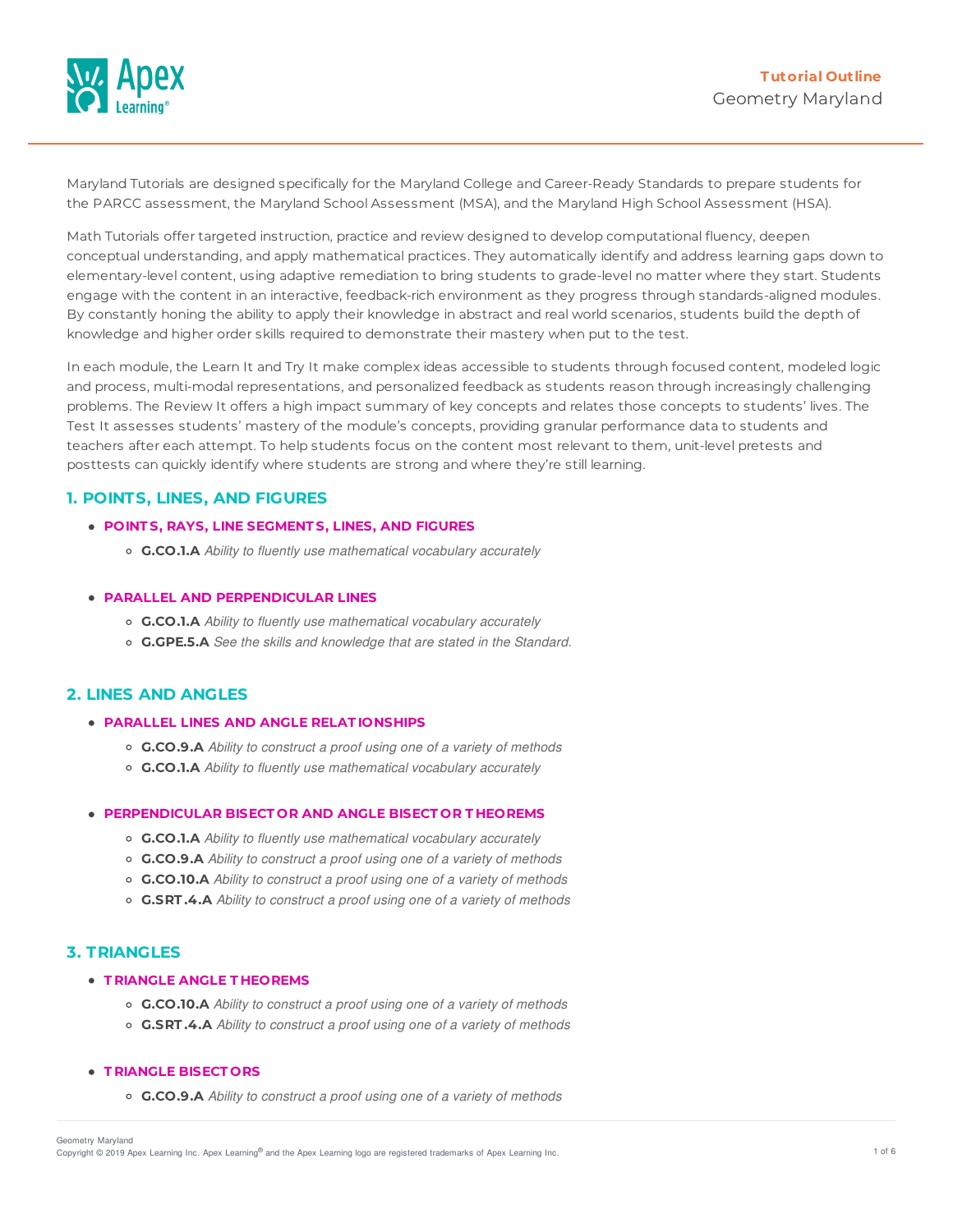- **G.CO.10.A** *Ability to construct a proof using one of a variety of methods*
- **G.SRT .4.A** *Ability to construct a proof using one of a variety of methods*
- **G.SRT.5.A** Ability to use information given in verbal or pictorial form about geometric figures to set up a proportion that *accurately models the situation*

## **MEDIANS AND ALT IT UDES OF T RIANGLES**

- **G.CO.10.A** *Ability to construct a proof using one of a variety of methods*
- **G.SRT .4.A** *Ability to construct a proof using one of a variety of methods*

## **4. QUADRILATERALS AND CONSTRUCTIONS**

## **PARALLELOGRAMS AND RECT ANGLES**

**G.CO.11.A** *Ability to construct a proof using one of a variety of methods*

# **SQUARES AND RHOMBI**

**G.CO.11.A** *Ability to construct a proof using one of a variety of methods*

## **CONST RUCT IONS**

- **G.C.4.A** *See the skills and knowledge that are stated in the Standard.*
- G.CO.12.A Ability to use understanding of geometric concepts to establish a rationale for the steps/procedures used in *completing a construction*
- o G.CO.13.A Ability to use understanding of geometric concepts to establish a rationale for the steps/procedures used in *completing a construction*

# **5. GEOMETRIC TRANSFORMATIONS**

## **T RANSFORMAT IONS ON T HE COORDINAT E PLANE**

- **G.CO.2.B** *Knowledge that rigid transformations preserve the shape of a figure*
- **G.CO.3.A** *Ability to use appropriate vocabulary to describe rotations and reflections*
- **G.CO.4.A** *Ability to construct a definition for each term based upon a synthesis of experiences*
- G.CO.5.B Ability to accurately use geometric vocabulary to describe the sequence of transformations that will carry a given *figure onto another*
- **G.CO.6.C** *Ability to use the definition of congruence as a test to see if two figures are congruent*
- **G.SRT .1.b.1** *Ability to develop a hypothesis based on observations*
- **G.CO.5.A** *Ability to interpret and perform a given sequence of transformations and draw the result*
- o G.SRT.2.A Ability to make connections between the definition of similarity and the attributes of two given figures

#### **DILAT IONS, T RANSLAT IONS, ROT AT IONS, AND REFLECT IONS**

- **G.CO.3.A** *Ability to use appropriate vocabulary to describe rotations and reflections*
- G.CO.5.B Ability to accurately use geometric vocabulary to describe the sequence of transformations that will carry a given *figure onto another*
- G.CO.3.B Ability to use the characteristics of a figure to determine and then describe what happens to the figure as it is *rotated (such as axis of symmetry, congruent angles or sides….)*
- **G.CO.4.A** *Ability to construct a definition for each term based upon a synthesis of experiences*
- **G.CO.5.A** *Ability to interpret and perform a given sequence of transformations and draw the result*
- **G.CO.6.C** *Ability to use the definition of congruence as a test to see if two figures are congruent*
- **G.SRT .1.a.1** *Ability to connect experiences with dilations and orientation to experiences with lines*
- **G.SRT .1.b.1** *Ability to develop a hypothesis based on observations*
- **G.SRT.2.A** Ability to make connections between the definition of similarity and the attributes of two given figures
- **G.CO.2.B** *Knowledge that rigid transformations preserve the shape of a figure*

Copyright © 2019 Apex Learning Inc. Apex Learning® and the Apex Learning logo are registered trademarks of Apex Learning Inc. <br>Copyright © 2019 Apex Learning Inc. Apex Learning® and the Apex Learning Iogo are registered tr Geometry Maryland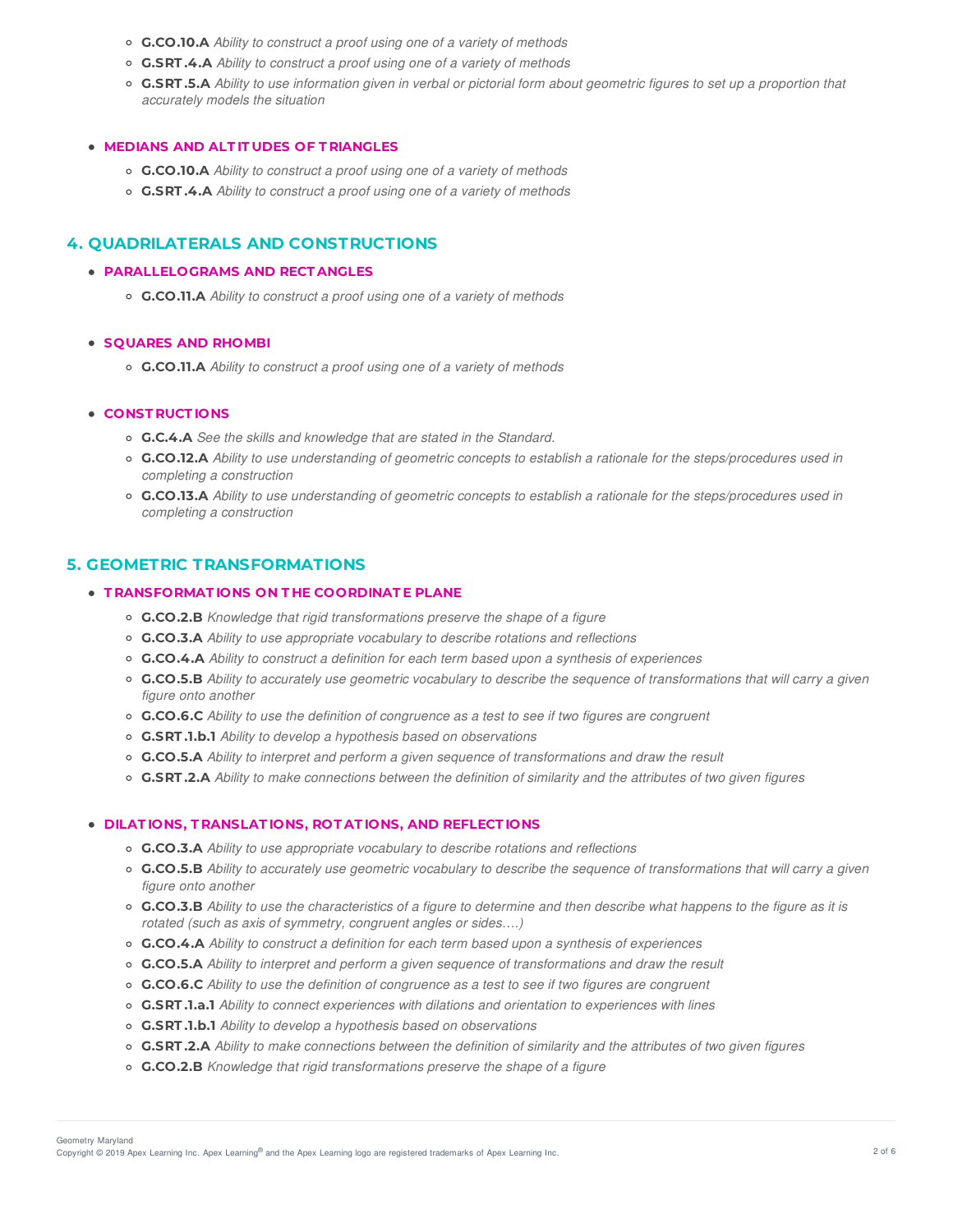# **6. INTRODUCTION TO CONGRUENCE**

# **T RIANGLES AND CONGRUENCE T RANSFORMAT IONS**

- G.CO.8.A Ability to recognize why particular combinations of corresponding parts establish congruence and why others do *not*
- **G.CO.6.C** *Ability to use the definition of congruence as a test to see if two figures are congruent*
- **G.CO.10.A** *Ability to construct a proof using one of a variety of methods*
- **G.SRT .4.A** *Ability to construct a proof using one of a variety of methods*
- **G.CO.3.A** *Ability to use appropriate vocabulary to describe rotations and reflections*
- G.CO.3.B Ability to use the characteristics of a figure to determine and then describe what happens to the figure as it is *rotated (such as axis of symmetry, congruent angles or sides….)*
- **G.CO.6.A** *Ability to recognize the effects of rigid motion on orientation and location of a figure*
- **G.CO.6.B** *Ability to use rigid motions to map one figure onto another*
- **G.CO.7.A** *Knowledge of vocabulary corresponding parts and the connection to the given triangles*
- **G.CO.7.B** *Ability to identify the corresponding parts of two triangles*

# **CONGRUENCE OF OT HER POLYGONS**

- **G.CO.6.C** *Ability to use the definition of congruence as a test to see if two figures are congruent*
- **G.CO.2.B** *Knowledge that rigid transformations preserve the shape of a figure*
- **G.CO.3.A** *Ability to use appropriate vocabulary to describe rotations and reflections*
- **G.CO.5.A** *Ability to interpret and perform a given sequence of transformations and draw the result*
- G.CO.5.B Ability to accurately use geometric vocabulary to describe the sequence of transformations that will carry a given *figure onto another*
- **G.CO.6.A** *Ability to recognize the effects of rigid motion on orientation and location of a figure*
- **G.CO.6.B** *Ability to use rigid motions to map one figure onto another*

# **7. INTRODUCTION TO SIMILARITY**

# **T RIANGLES AND SIMILARIT Y T RANSFORMAT IONS**

- **G.CO.10.A** *Ability to construct a proof using one of a variety of methods*
- G.SRT.2.A Ability to make connections between the definition of similarity and the attributes of two given figures
- **G.SRT.3.A** Ability to recognize why particular combinations of corresponding parts establish similarity and why others do not
- **G.SRT .4.A** *Ability to construct a proof using one of a variety of methods*
- **G.SRT .2.B** *Ability to set up and use appropriate ratios and proportions*
- **G.SRT.5.A** Ability to use information given in verbal or pictorial form about geometric figures to set up a proportion that *accurately models the situation*

# **SIMILARIT Y OF OT HER POLYGONS**

- C.SRT.2.A Ability to make connections between the definition of similarity and the attributes of two given figures
- **G.SRT .2.B** *Ability to set up and use appropriate ratios and proportions*
- **G.SRT.5.A** Ability to use information given in verbal or pictorial form about geometric figures to set up a proportion that *accurately models the situation*

# **8. TRIANGLES AND TRIGONOMETRY**

# **PYT HAGOREAN T HEOREM**

- **G.CO.10.A** *Ability to construct a proof using one of a variety of methods*
- **G.SRT .8.A** *See the skills and knowledge that are stated in the Standard.*
- **G.SRT .4.A** *Ability to construct a proof using one of a variety of methods*

# **T RIGONOMET RIC RAT IOS**

**G.SRT .7.A** *See the skills and knowledge that are stated in the Standard.*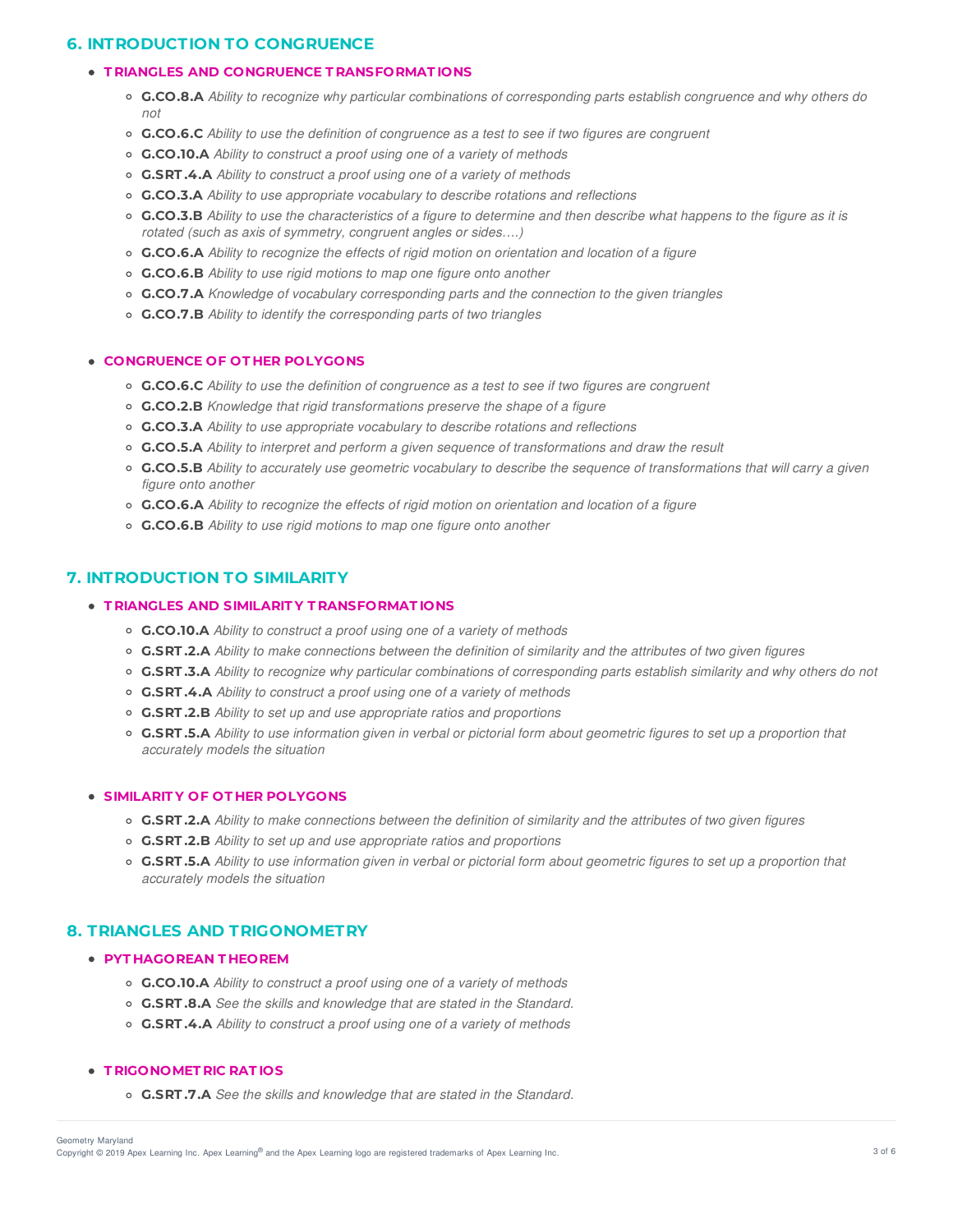- o G.SRT.6.A Ability to generalize that side ratios from similar triangles are equal and that these relationships lead to the *definition of the six trigonometric ratios*
- **G.SRT .8.A** *See the skills and knowledge that are stated in the Standard.*

## **9. APPLICATIONS OF TRIGONOMETRY**

### **LAWS OF SINE AND COSINE**

- **G.SRT.9.A** Ability to make connections between the formula  $A = 1/2$  (base)(height) and right triangle trigonometry
- o G.SRT.10.A Ability to recognize when it is appropriate to use the Law of Sines and the Law of Cosines
- **G.SRT .11.A** *See the skills and knowledge that are stated in the Standard.*

#### **RADIANS AND T HE UNIT CIRCLE**

- **G.C.5.A** *See the skills and knowledge that are stated in the Standard.*
- **G.SRT .8.A** *See the skills and knowledge that are stated in the Standard.*

# **10. CIRCLES I**

# **CIRCLE BASICS**

- **G.CO.1.A** *Ability to fluently use mathematical vocabulary accurately*
- **G.C.2.A** *See the skills and knowledge that are stated in the Standard.*

### **CENT RAL ANGLES, INSCRIBED ANGLES, AND CHORDS**

- **G.CO.9.A** *Ability to construct a proof using one of a variety of methods*
- **G.C.2.A** *See the skills and knowledge that are stated in the Standard.*

# **11. CIRCLES II**

### **SECANT S, ANGLES, AND INT ERCEPT ED ARCS**

- **G.CO.9.A** *Ability to construct a proof using one of a variety of methods*
- **G.C.2.A** *See the skills and knowledge that are stated in the Standard.*

#### **T ANGENT S, ANGLES, AND INT ERCEPT ED ARCS**

- **G.CO.9.A** *Ability to construct a proof using one of a variety of methods*
- **G.C.2.A** *See the skills and knowledge that are stated in the Standard.*

### **12. MEASURING CIRCLES**

## **CIRCUMFERENCE AND ARC LENGT H**

- **G.GMD.1.A** *See the skills and knowledge that are stated in the Standard.*
- G.MG.1.A Ability to connect experiences with this standard as it related to the two-dimensional shapes studied in Unit 2 to *three*‐*dimensional shapes*

#### **AREA OF CIRCLES AND SECT ORS**

- **G.C.5.A** *See the skills and knowledge that are stated in the Standard.*
- o G.MG.1.A Ability to connect experiences with this standard as it related to the two-dimensional shapes studied in Unit 2 to *three*‐*dimensional shapes*
- **G.GMD.1.A** *See the skills and knowledge that are stated in the Standard.*

## **13. PROPERTIES OF CIRCLES**

**CONGRUENT AND SIMILAR CIRCLES**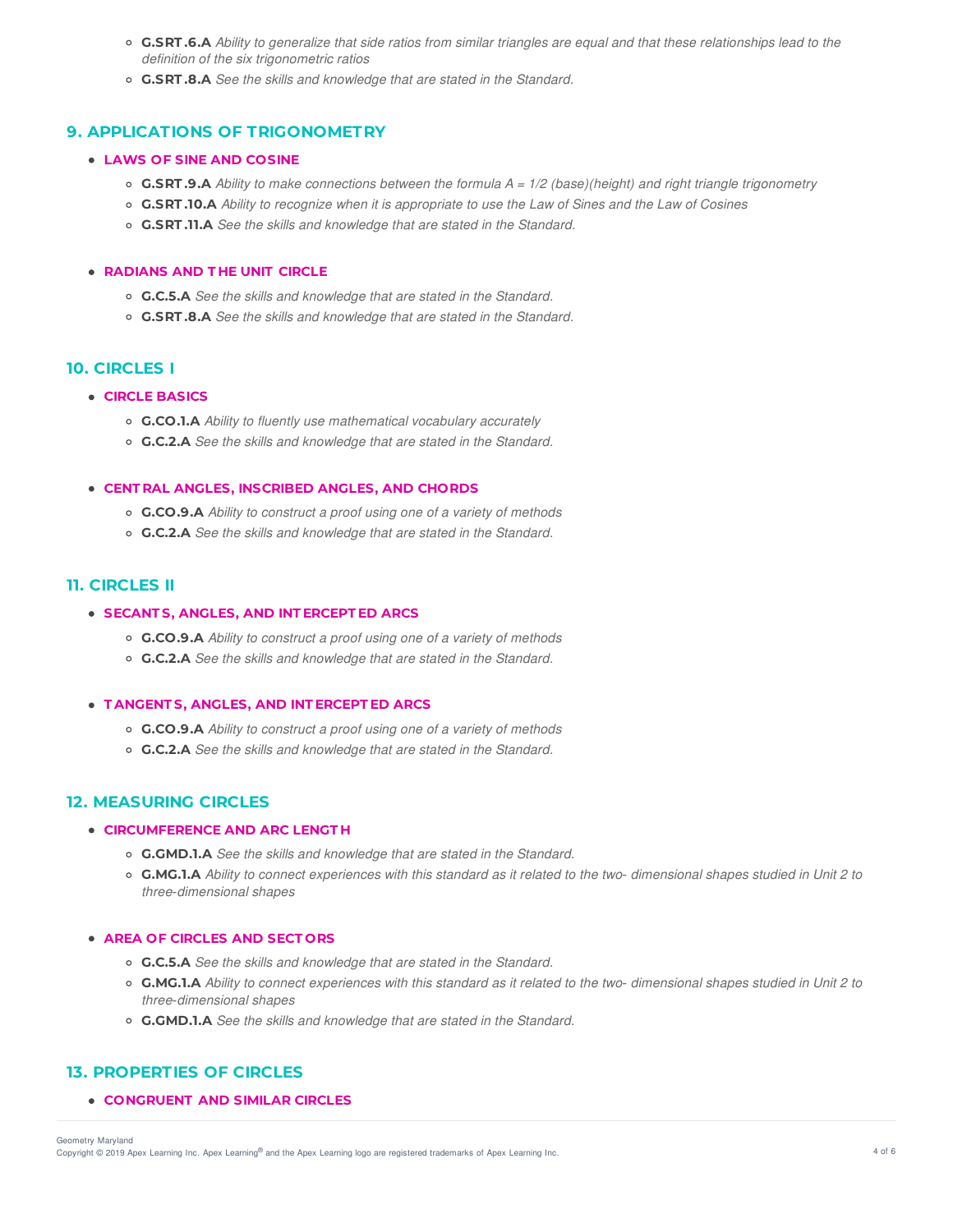- **G.C.1.A** *See the skills and knowledge that are stated in the Standard.*
- C.SRT.2.A Ability to make connections between the definition of similarity and the attributes of two given figures
- **G.CO.4.A** *Ability to construct a definition for each term based upon a synthesis of experiences*
- **G.CO.6.C** *Ability to use the definition of congruence as a test to see if two figures are congruent*
- **G.GPE.4.A** *Ability to connect experience with coordinate proofs from Unit 4 to circles*

## **CIRCLES**

- **G.CO.1.A** *Ability to fluently use mathematical vocabulary accurately*
- **G.GPE.1.A** *See the skills and knowledge that are stated in the Standard.*

# **14. LINES IN THE COORDINATE PLANE**

- **SLOPE**
	- **G.GPE.4.A** *Ability to connect experience with coordinate proofs from Unit 4 to circles*
	- **G.GPE.6.A** *Ability to use the slope formula*
	- **G.GPE.5.A** *See the skills and knowledge that are stated in the Standard.*

#### **SLOPE-INT ERCEPT FORM OF A LINEAR EQUAT ION**

- **G.CO.1.A** *Ability to fluently use mathematical vocabulary accurately*
- **G.GPE.5.A** *See the skills and knowledge that are stated in the Standard.*

# **15. COORDINATE GEOMETRY**

## **LENGT H AND T HE DIST ANCE FORMULA**

- **G.GPE.4.A** *Ability to use distance, slope and midpoint formulas*
- **G.GPE.7.A** *See the skills and knowledge that are stated in the Standard.*

### **MIDPOINT FORMULA ON T HE COORDINAT E PLANE**

**G.GPE.4.A** *Ability to use distance, slope and midpoint formulas*

## **CONJECT URES IN COORDINAT E GEOMET RY**

- **G.CO.10.A** *Ability to construct a proof using one of a variety of methods*
- **G.GPE.4.A** *Ability to connect experience with coordinate proofs from Unit 4 to circles*

### **16. PERIMETER AND AREA**

## **PERIMET ER ON T HE COORDINAT E PLANE**

- **G.GPE.7.A** *See the skills and knowledge that are stated in the Standard.*
- o G.MG.1.A Ability to connect experiences from Unit 2 and Unit 3 with two-dimensional and three-dimensional shapes to circles

### **AREA ON T HE COORDINAT E PLANE**

- **G.GPE.4.A** *Ability to use distance, slope and midpoint formulas*
- G.MG.1.A Ability to connect experiences with this standard as it related to the two- dimensional shapes studied in Unit 2 to *three*‐*dimensional shapes*
- **G.GPE.7.A** *See the skills and knowledge that are stated in the Standard.*

## **17. THREE-DIMENSIONAL FIGURES I**

### **RELAT ING TWO-DIMENSIONAL FIGURES T O T HREE-DIMENSIONAL SOLIDS**

○ G.GMD.4.A Ability to make connections between two-dimensional figures such as rectangles, squares, circles, and triangles